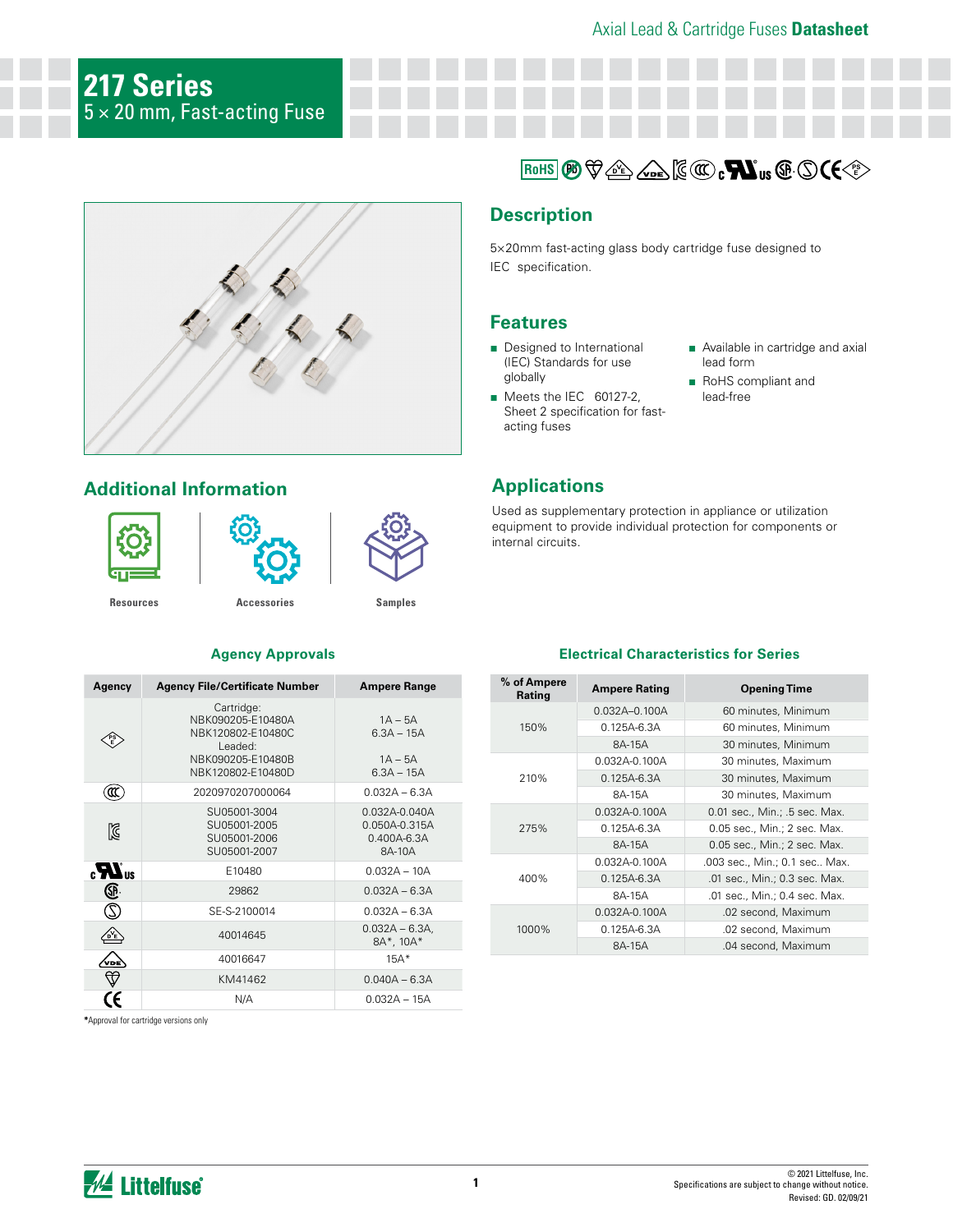## **Electrical Characteristic Specifications by Item**

|                    |                |                                                           |                         |                                                    |                                                                                                                              | Maximum            | Maximum<br><b>Power</b><br><b>Dissipation</b><br>At 1.5In(W) | <b>Agency Approvals</b>   |                           |                          |                          |                           |                          |                           |                           |             |
|--------------------|----------------|-----------------------------------------------------------|-------------------------|----------------------------------------------------|------------------------------------------------------------------------------------------------------------------------------|--------------------|--------------------------------------------------------------|---------------------------|---------------------------|--------------------------|--------------------------|---------------------------|--------------------------|---------------------------|---------------------------|-------------|
| Amp<br>Code<br>(A) | Amp<br>Rating  | <b>Voltage</b><br>Interrupting<br>Rating<br>Rating<br>(V) |                         | <b>Nominal Cold</b><br><b>Resistance</b><br>(Ohms) | <b>Nominal</b><br><b>Voltage Drop</b><br><b>Melting</b><br>at Rated<br>I <sup>2</sup> t (A <sup>2</sup> sec)<br>Current (mV) | $\bigtriangledown$ |                                                              | ⊠                         | $\circledR$               |                          |                          |                           |                          |                           | ◈₩᠖⑤ᢗ€企                   |             |
| .032               | 0.032          | 250                                                       |                         | 262.2000                                           | 0.00015                                                                                                                      | 10000              | 1.6                                                          | $\overline{\phantom{a}}$  | $\boldsymbol{\mathsf{X}}$ | X                        | $\overline{\phantom{a}}$ | $\boldsymbol{\mathsf{X}}$ | $\mathsf X$              | $\mathsf X$               | $\boldsymbol{\mathsf{X}}$ | $\times$    |
| .04                | 0.04           | 250                                                       |                         | 183.1500                                           | 0.00008                                                                                                                      | 8000               | 1.6                                                          | $\overline{\phantom{a}}$  | $\boldsymbol{\mathsf{X}}$ | $\times$                 | ٠                        | X                         | $\boldsymbol{\times}$    | $\boldsymbol{\times}$     | X                         | X           |
| .05                | 0.05           | 250                                                       |                         | 15,2000                                            | 0.00049                                                                                                                      | 7000               | 1.6                                                          | $\overline{\phantom{a}}$  | $\times$                  | X                        |                          | X                         | $\times$                 | X                         | $\times$                  | $\mathsf X$ |
| .063               | 0.063          | 250                                                       |                         | 10.4500                                            | 0.00056                                                                                                                      | 5000               | 1.6                                                          | $\overline{\phantom{a}}$  | $\times$                  | $\times$                 | $\overline{\phantom{a}}$ | X                         | $\times$                 | X                         | X                         | X           |
| .08                | 0.08           | 250                                                       |                         | 7.8900                                             | 0.00132                                                                                                                      | 4000               | 1.6                                                          | $\overline{\phantom{a}}$  | X                         | X                        | $\overline{\phantom{a}}$ | X                         | X                        | X                         | X                         | $\times$    |
| $\cdot$ 1          | 0.1            | 250                                                       |                         | 5.6965                                             | 0.0026                                                                                                                       | 3500               | 1.6                                                          | $\overline{\phantom{a}}$  | $\times$                  | $\times$                 | ٠                        | X                         | $\times$                 | $\times$                  | X                         | X           |
| .125               | 0.125          | 250                                                       |                         | 3.8200                                             | 0.00478                                                                                                                      | 2000               | 1.6                                                          | $\overline{\phantom{a}}$  | $\times$                  | $\times$                 | $\overline{\phantom{a}}$ | X                         | $\times$                 | $\times$                  | X                         | X           |
| .16                | 0.16           | 250                                                       |                         | 2.5250                                             | 0.01                                                                                                                         | 2000               | 1.6                                                          | $\overline{\phantom{a}}$  | $\times$                  | $\times$                 |                          | X                         | $\times$                 | X                         | X                         | X           |
| $\cdot$ .2         | 0.2            | 250                                                       | 35A @ 250VAC            | 1.7000                                             | 0.02                                                                                                                         | 1700               | 1.6                                                          | $\overline{\phantom{a}}$  | $\times$                  | $\times$                 | $\overline{\phantom{a}}$ | X                         | $\times$                 | X                         | $\times$                  | $\times$    |
| .25                | 0.25           | 250                                                       |                         | 1.2325                                             | 0.04                                                                                                                         | 1400               | 1.6                                                          | $\overline{\phantom{a}}$  | $\times$                  | $\times$                 | $\overline{\phantom{a}}$ | X                         | $\times$                 | $\times$                  | X                         | X           |
| .315               | 0.315          | 250                                                       |                         | 0.8800                                             | 0.11                                                                                                                         | 1300               | 1.6                                                          | $\overline{\phantom{a}}$  | $\times$                  | $\times$                 | $\overline{\phantom{a}}$ | $\times$                  | $\times$                 | X                         | $\times$                  | $\times$    |
| .4                 | 0.4            | 250                                                       |                         | 0.2770                                             | 0.125                                                                                                                        | 1200               | 1.6                                                          | $\times$                  | X                         | X                        | $\overline{\phantom{a}}$ | $\times$                  | $\times$                 | $\boldsymbol{\times}$     | X                         | X           |
| .5                 | 0.5            | 250                                                       |                         | 0.2065                                             | 0.215                                                                                                                        | 1000               | 1.6                                                          | $\mathsf X$               | $\boldsymbol{\mathsf{X}}$ | $\mathsf X$              |                          | $\boldsymbol{\mathsf{X}}$ | $\mathsf X$              | $\boldsymbol{\mathsf{X}}$ | $\boldsymbol{\mathsf{X}}$ | X           |
| .63                | 0.63           | 250                                                       |                         | 0.1900                                             | 0.41                                                                                                                         | 650                | 1.6                                                          | $\times$                  | $\times$                  | $\times$                 | $\overline{\phantom{a}}$ | X                         | X                        | X                         | X                         | X           |
| .8                 | 0.8            | 250                                                       |                         | 0.1203                                             | 0.85                                                                                                                         | 240                | 1.6                                                          | $\mathsf X$               | $\boldsymbol{\mathsf{X}}$ | $\mathsf X$              | $\overline{\phantom{a}}$ | X                         | $\times$                 | $\boldsymbol{\mathsf{X}}$ | $\mathsf X$               | $\mathsf X$ |
| $\mathbf{1}$ .     | $\mathbf{1}$   | 250                                                       |                         | 0.0964                                             | 1.045                                                                                                                        | 200                | 1.6                                                          | $\times$                  | $\times$                  | $\times$                 | $\times$                 | X                         | $\times$                 | $\times$                  | X                         | $\times$    |
| 1.25               | 1.25           | 250                                                       |                         | 0.0701                                             | 2.23                                                                                                                         | 200                | 1.6                                                          | $\mathsf X$               | $\boldsymbol{\mathsf{X}}$ | $\mathsf X$              | $\times$                 | X                         | X                        | $\boldsymbol{\mathsf{X}}$ | $\mathsf X$               | X           |
| 1.6                | 1.6            | 250                                                       |                         | 0.0528                                             | 4.615                                                                                                                        | 190                | 1.6                                                          | $\boldsymbol{\mathsf{X}}$ | $\boldsymbol{\mathsf{X}}$ | $\times$                 | X                        | X                         | $\boldsymbol{\times}$    | X                         | X                         | X           |
| 2.                 | $\overline{2}$ | 250                                                       | 35A@250VAC              | 0.0416                                             | 5.73                                                                                                                         | 170                | 1.6                                                          | $\mathsf X$               | $\boldsymbol{\mathsf{X}}$ | $\mathsf X$              | $\times$                 | $\mathsf X$               | $\times$                 | $\boldsymbol{\mathsf{X}}$ | $\mathsf X$               | $\times$    |
| 2.5                | 2.5            | 250                                                       | 70A@60VDC               | 0.0334                                             | 9.46                                                                                                                         | 170                | 1.6                                                          | X                         | $\boldsymbol{\mathsf{X}}$ | X                        | X                        | X                         | X                        | X                         | X                         | X           |
| 3.15               | 3.15           | 250                                                       | 70A@75VDC               | 0.0224                                             | 17.72                                                                                                                        | 150                | 2.5                                                          | $\mathsf X$               | $\boldsymbol{\mathsf{X}}$ | $\mathsf X$              | $\mathsf X$              | $\mathsf X$               | $\mathsf X$              | $\boldsymbol{\mathsf{X}}$ | $\mathsf X$               | $\mathsf X$ |
| $\overline{4}$ .   | $\overline{4}$ | 250                                                       | 40A@250VAC<br>70A@60VDC | 0.0165                                             | 29.165                                                                                                                       | 130                | 2.5                                                          | $\times$                  | X                         | X                        | $\times$                 | X                         | X                        | X                         | X                         | X           |
| 5.                 | 5              | 250                                                       | 50A@250VAC<br>70A@60VDC | 0.0137                                             | 42.795                                                                                                                       | 130                | 2.5                                                          | $\mathsf X$               | $\times$                  | $\times$                 | $\times$                 | X                         | $\times$                 | $\times$                  | $\times$                  | X           |
| 6.3                | 6.3            | 250                                                       | 63A@250VAC<br>70A@60VDC | 0.0095                                             | 62.465                                                                                                                       | 130                | 2.5                                                          | $\times$                  | $\boldsymbol{\mathsf{X}}$ | $\times$                 | $\times$                 | X                         | X                        | X                         | X                         | X           |
| 8.                 | 8              | 250                                                       | 80A @ 250VAC            | 0.0068                                             | 198.16                                                                                                                       | 130                | $\overline{4}$                                               | $\overline{\phantom{a}}$  | $\boldsymbol{\mathsf{X}}$ | $\overline{\phantom{a}}$ | X                        | X                         | $\overline{\phantom{a}}$ | $\overline{\phantom{a}}$  | $\boldsymbol{\mathsf{X}}$ | $x^*$       |
| 10.                | 10             | 250                                                       | 100A @ 250VAC           | 0.0063                                             | 217.635                                                                                                                      | 130                | 4                                                            | ä,                        | $\boldsymbol{\times}$     | $\overline{\phantom{m}}$ | X                        | X                         | ٠                        |                           | X                         | $x^*$       |
| 15.                | 15             | 250                                                       | 150A @ 250VAC           | 0.0040                                             | 607.135                                                                                                                      | 130                | 4                                                            |                           |                           |                          | $\times$                 |                           |                          |                           | $\times$                  | $x^*$       |

**\*** Approval for cartidge versions only.

**217 Series**

 $5\times 20$  mm, Fast-acting Fuse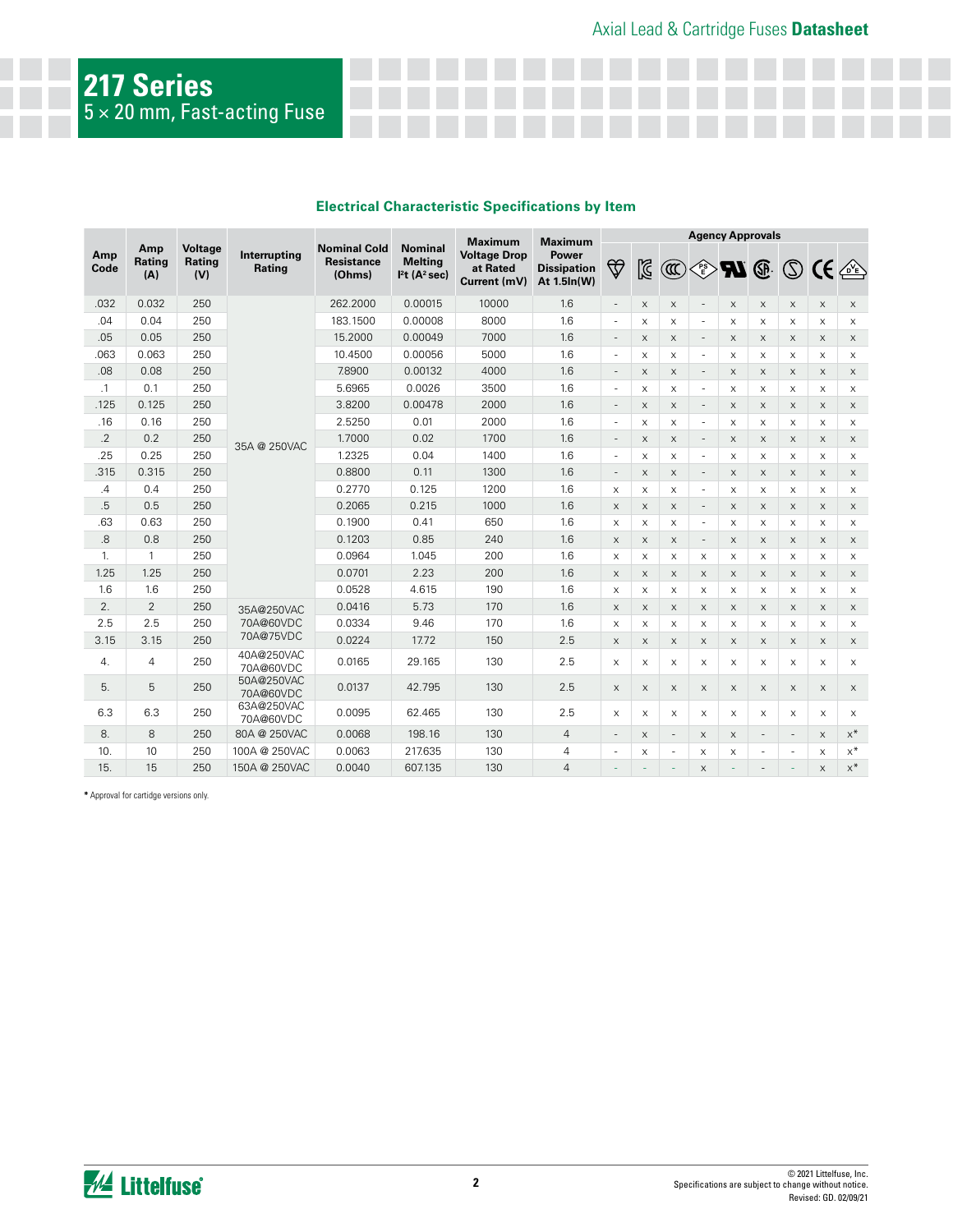# Axial Lead & Cartridge Fuses **Datasheet**



## **Temperature Re-rating Curve**



## **Soldering Parameters - Wave Soldering**



# **Product Characteristics**

| <b>Material</b>          | Body: Glass<br>Cap: Nickel-plated brass<br>Leads: Tin-plated Copper             |
|--------------------------|---------------------------------------------------------------------------------|
| <b>Terminal Strength</b> | MIL-STD-202, Method 211, Test Condition A                                       |
| Solderability            | MII-STD-202 method 208                                                          |
| <b>Product Marking</b>   | Cap1: Brand logo, current and<br>voltage ratings<br>Cap2: Agency approval marks |
| Packaging                | Available in Bulk (M=1000 pcs/pkg) or on<br>Tape/Reel (MRET1=1000 pcs/reel)     |
|                          |                                                                                 |

### **Average Time Current Curves**



### **Recommended Process Parameters:**

| <b>Wave Parameter</b>                                | <b>Lead-Free Recommendation</b>   |
|------------------------------------------------------|-----------------------------------|
| Preheat:<br>(Depends on Flux Activation Temperature) | (Typical Industry Recommendation) |
| Temperature Minimum:                                 | $100^{\circ}$ C                   |
| Temperature Maximum:                                 | $150^{\circ}$ C                   |
| Preheat Time:                                        | 60-180 seconds                    |
| Solder Pot Temperature:                              | 260°C Maximum                     |
| Solder Dwell Time:                                   | 2-5 seconds                       |

#### **Recommended Hand-Solder Parameters:**

Solder Iron Temperature: 350°C +/- 5°C Heating Time: 5 seconds max.

**Note:** These devices are not recommended for IR or Convection Reflow process.

| <b>Operating Temperature</b> | $-55^{\circ}$ C to $+125^{\circ}$ C                                                                           |
|------------------------------|---------------------------------------------------------------------------------------------------------------|
| <b>Thermal Shock</b>         | MIL-STD-202, Method 107, Test Condition<br>B: (5 cycles $-65^{\circ}$ C to $+125^{\circ}$ C)                  |
| <b>Vibration</b>             | MIL-STD-202, Method 201                                                                                       |
| Humidity                     | MIL-STD-202, Method 103, Test<br>Condition A. high RH (95%) and elevated<br>temperature (40°C) for 240 hours. |
| <b>Salt Spray</b>            | MIL-STD-202, Method 101, Test Condition<br>В                                                                  |